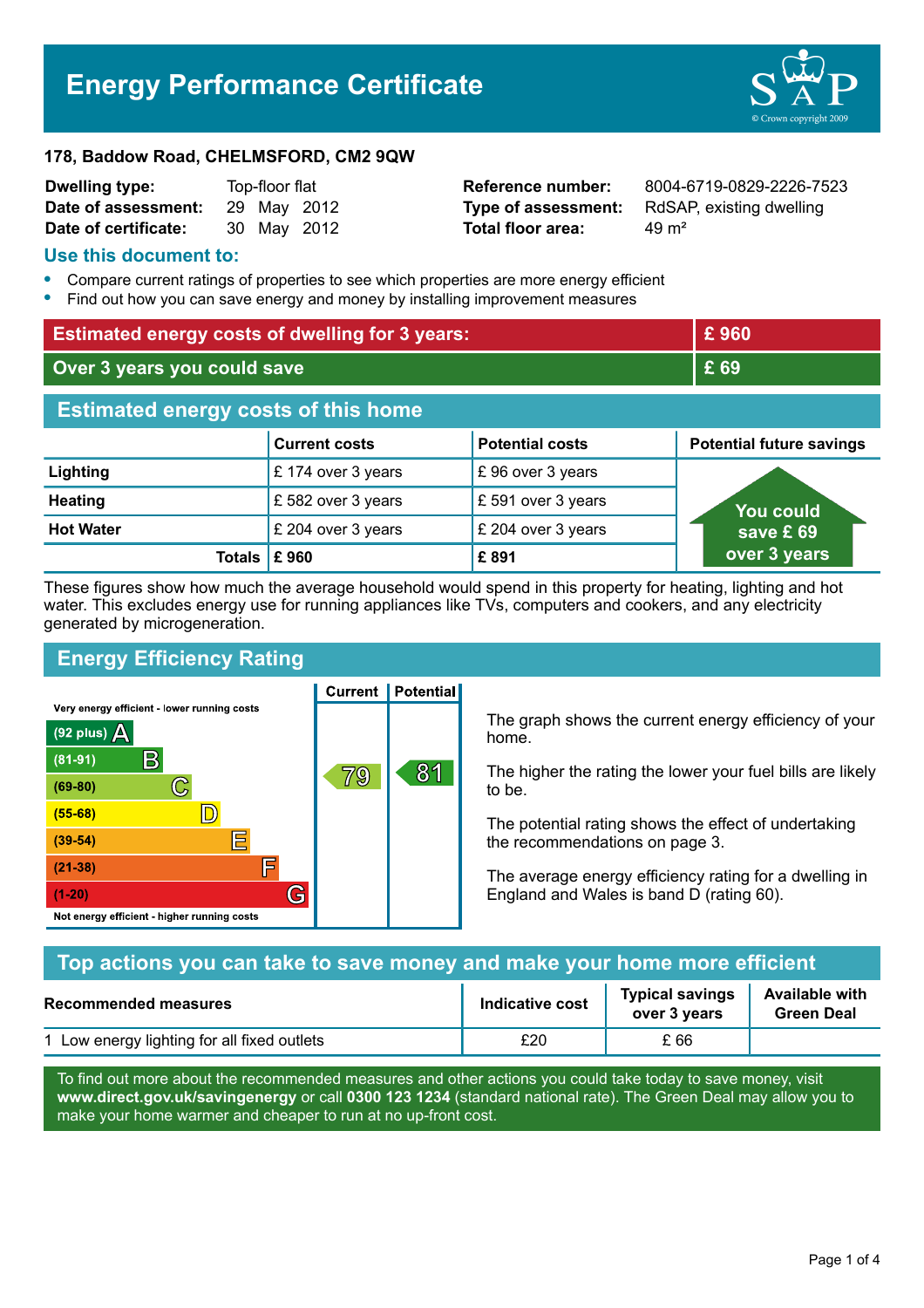# **Summary of this home's energy performance related features**

| <b>Element</b>        | <b>Description</b>                          | <b>Energy Efficiency</b> |
|-----------------------|---------------------------------------------|--------------------------|
| Walls                 | Cavity wall, as built, insulated (assumed)  | ★★★★☆                    |
| Roof                  | Pitched, 300+ mm loft insulation            | *****                    |
| Floor                 | (other premises below)                      |                          |
| Windows               | Fully double glazed                         | ★★★★☆                    |
| Main heating          | Boiler and radiators, mains gas             | ★★★★☆                    |
| Main heating controls | Programmer, room thermostat and TRVs        | ★★★★☆                    |
| Secondary heating     | None                                        |                          |
| Hot water             | From main system                            | ★★★★☆                    |
| Lighting              | Low energy lighting in 20% of fixed outlets | ★★☆☆☆                    |

Current primary energy use per square metre of floor area: 116 kWh/m² per year

The assessment does not take into consideration the physical condition of any element. 'Assumed' means that the insulation could not be inspected and an assumption has been made in the methodology based on age and type of construction.

#### **Low and zero carbon energy sources**

Low and zero carbon energy sources are sources of energy that release either very little or no carbon dioxide into the atmosphere when they are used. Installing these sources may help reduce energy bills as well as cutting carbon. There are none provided for this home.

# **Opportunity to benefit from a Green Deal on this property**

The Green Deal may enable owners and occupiers to make improvements to their property to make it more energy efficient. Under a Green Deal, the cost of the improvements is repaid over time via a credit agreement. Repayments are made through a charge added to the electricity bill for the property. To see which improvements are recommended for this property, please turn to page 3. You can choose which improvements you want to install and ask for a quote from an authorised Green Deal provider. They will organise installation by an authorised Green Deal installer. If you move home, the responsibility for paying the Green Deal charge under the credit agreement passes to the new electricity bill payer.

For householders in receipt of income-related benefits, additional help may be available.

To find out more, visit **www.direct.gov.uk/savingenergy** or call **0300 123 1234**.

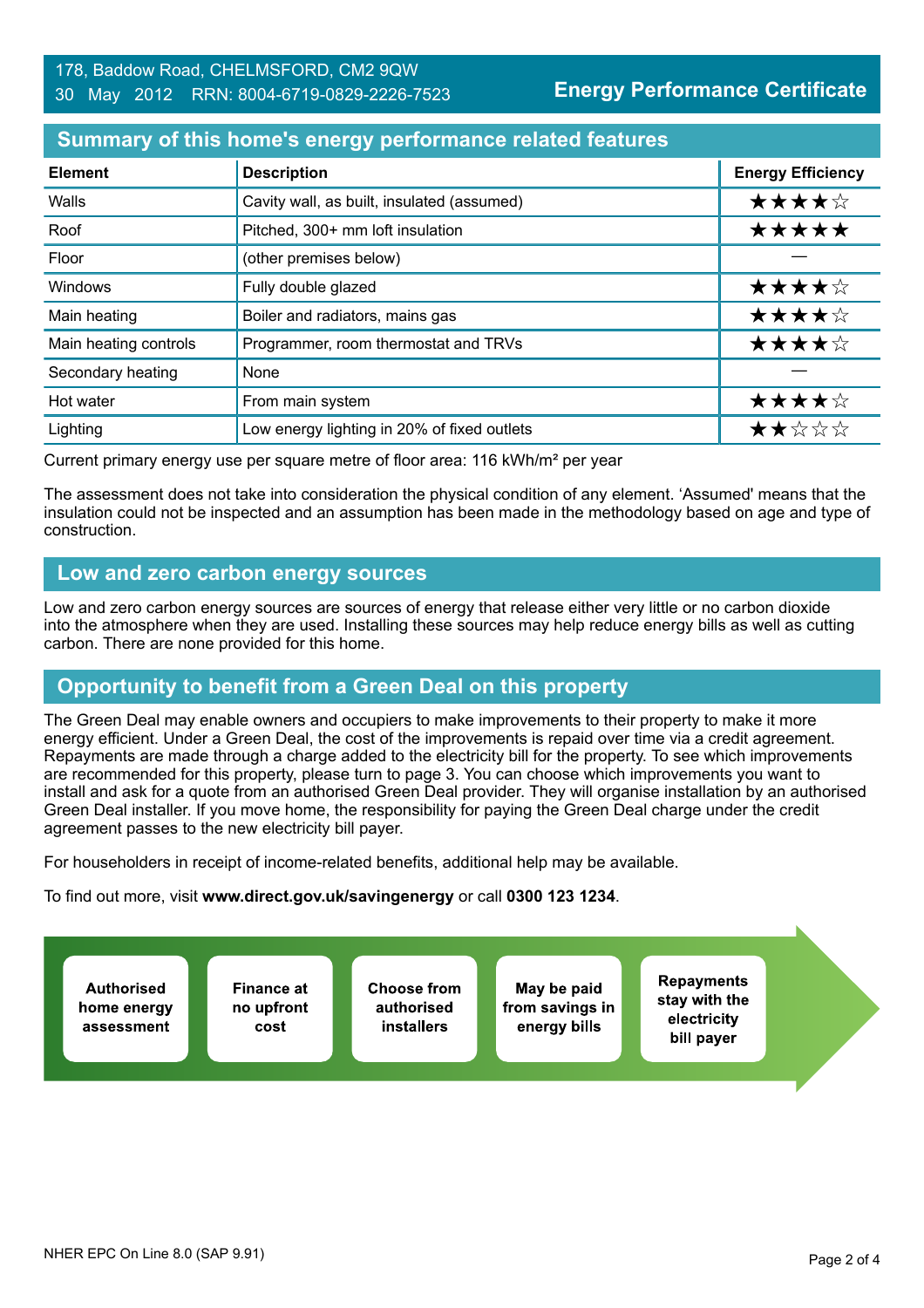#### 178, Baddow Road, CHELMSFORD, CM2 9QW 30 May 2012 RRN: 8004-6719-0829-2226-7523

#### **Recommendations**

The measures below will improve the energy performance of your dwelling. The performance ratings after improvements listed below are cumulative; that is, they assume the improvements have been installed in the order that they appear in the table. Further information about the recommended measures and other simple actions you could take today to save money is available at **www.direct.gov.uk/savingenergy**. Before installing measures, you should make sure you have secured the appropriate permissions, where necessary. Such permissions might include permission from your landlord (if you are a tenant) or approval under Building Regulations for certain types of work.

Measures with a green tick are likely to be fully financed through the Green Deal since the cost of the measures should be covered by the energy they save. Additional support may be available for homes where solid wall insulation is recommended. If you want to take up measures with an orange tick  $\blacklozenge$ , be aware you may need to contribute some payment up-front.

| <b>Recommended measures</b>               | Indicative cost | Typical savings<br>per year | <b>Rating after</b><br>improvement | <b>Green Deal</b><br>finance |
|-------------------------------------------|-----------------|-----------------------------|------------------------------------|------------------------------|
| Low energy lighting for all fixed outlets | £20             | £22                         | <b>B81</b>                         |                              |